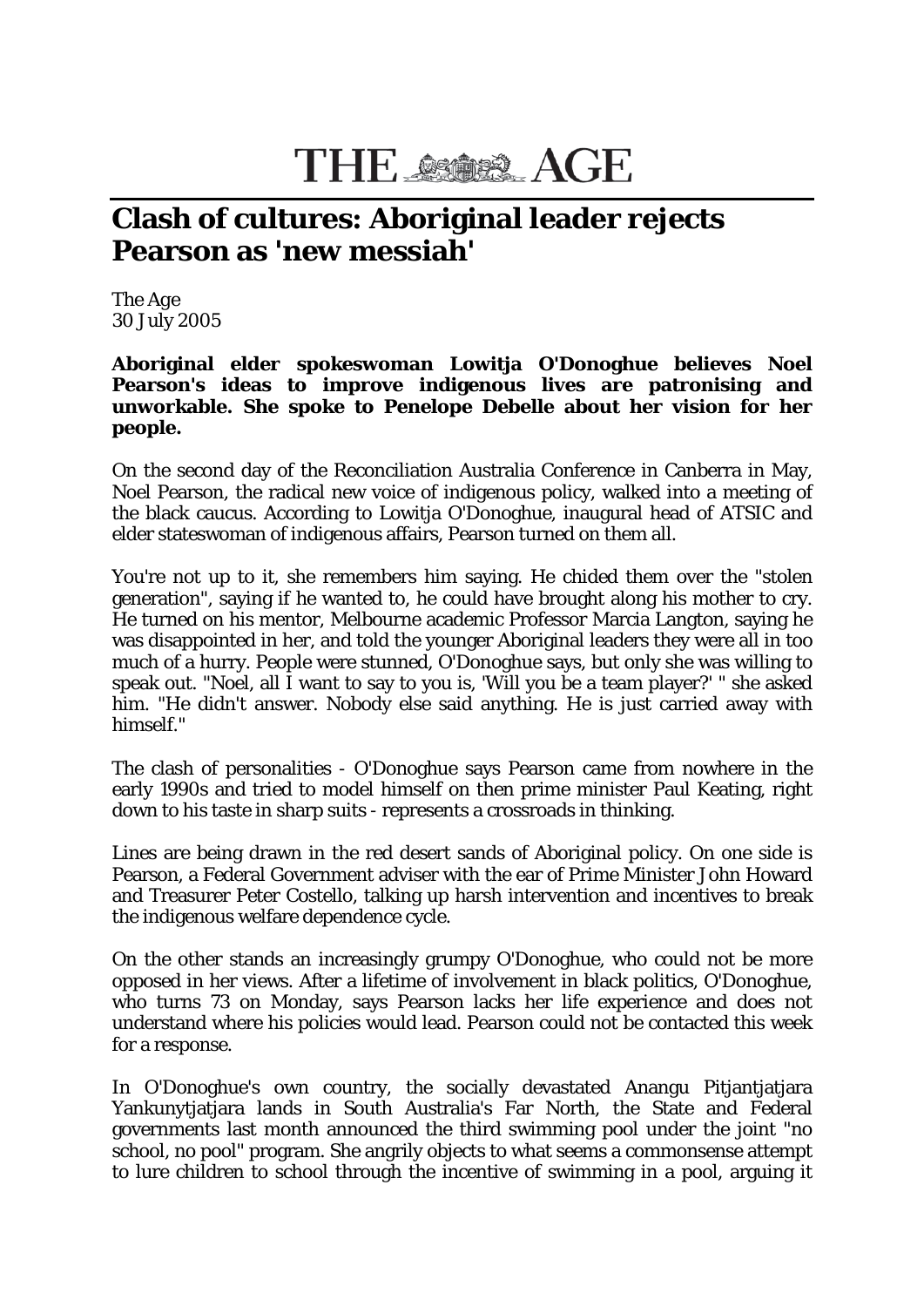entrenches the helplessness and irresponsibility of the families and takes them further down the road to powerlessness.

"It's just patronising," O'Donoghue says. "Every community has got to accept its own dysfunction. It's got to understand it's a dysfunctional community, make a decision about accepting that and then decide what it's going to do about it."

She is equally opposed to other Pearson policies, like the removal of welfare payments from dysfunctional families who squander money on alcohol and gambling and don't send their children to school. "People are starving now," she says. "You don't put kids in another situation where their parents haven't got welfare payments."

She says this is her life experience speaking. In the early 1960s, a young Lois O'Donoghue took a job with Aboriginal Affairs as a nurse near Coober Pedy. Having fought racial discrimination to become South Australia's first qualified Aboriginal nurse, she worked for two years doing remote nursing in India, then travelled across the country by train. She returned to Australia committed to helping her people and deliberately took a job where she could look for her mother. The daughter of an Irish stockman and an Aboriginal woman, Lowitja was surrendered by her mother as a baby and grew up in a series of institutions. On her first day in Coober Pedy, she walked past some women sitting in a circle, passing the flagon around: "Lowitja, they said - first time I'd heard it - Lowitja, Lily's daughter."

It was a difficult reunion that did not take place for some time, because the young Lowitja was there to work. As part of her nursing duties she ran a breakfast program for children along the lines of those in favour today. Early in the morning she would do the rounds of the camps, picking up children and taking them to town to wash and feed them before school. Not for long, she says. "I said to them (the families), 'I'm not doing this any more, this is your job', but I'd work with them to do it. This stuff is not fair."

She sees interventions like this as absolving from responsibility the parents who have been drinking and gambling all night and not getting their children to school. She says the approach should be one of individual case management by education departments, as it would be if the family was white.

"Education departments have truancy policies and they are just not implementing them," she says. "I know kids who have not been to school for 12 months and the department has done nothing in relation to it, nor have school liaison officers. Why aren't they in fact dealing with these families and their children? They have a responsibility to do that."

O'Donoghue was Aboriginal and Torres Strait Islander Commission chairwoman for six years from its inception in 1991. She sees this in some ways as a golden time, when Aboriginal people from around Australia were learning how to prepare budgets and work together. But she did not support ATSIC in its recent form, believing instead that Aboriginal people need an organisation to give them a voice without the onus of self-governance. The problem at the heart of it all, she says, is money and the cultural problems Aborigines have in managing whole communities. Aboriginal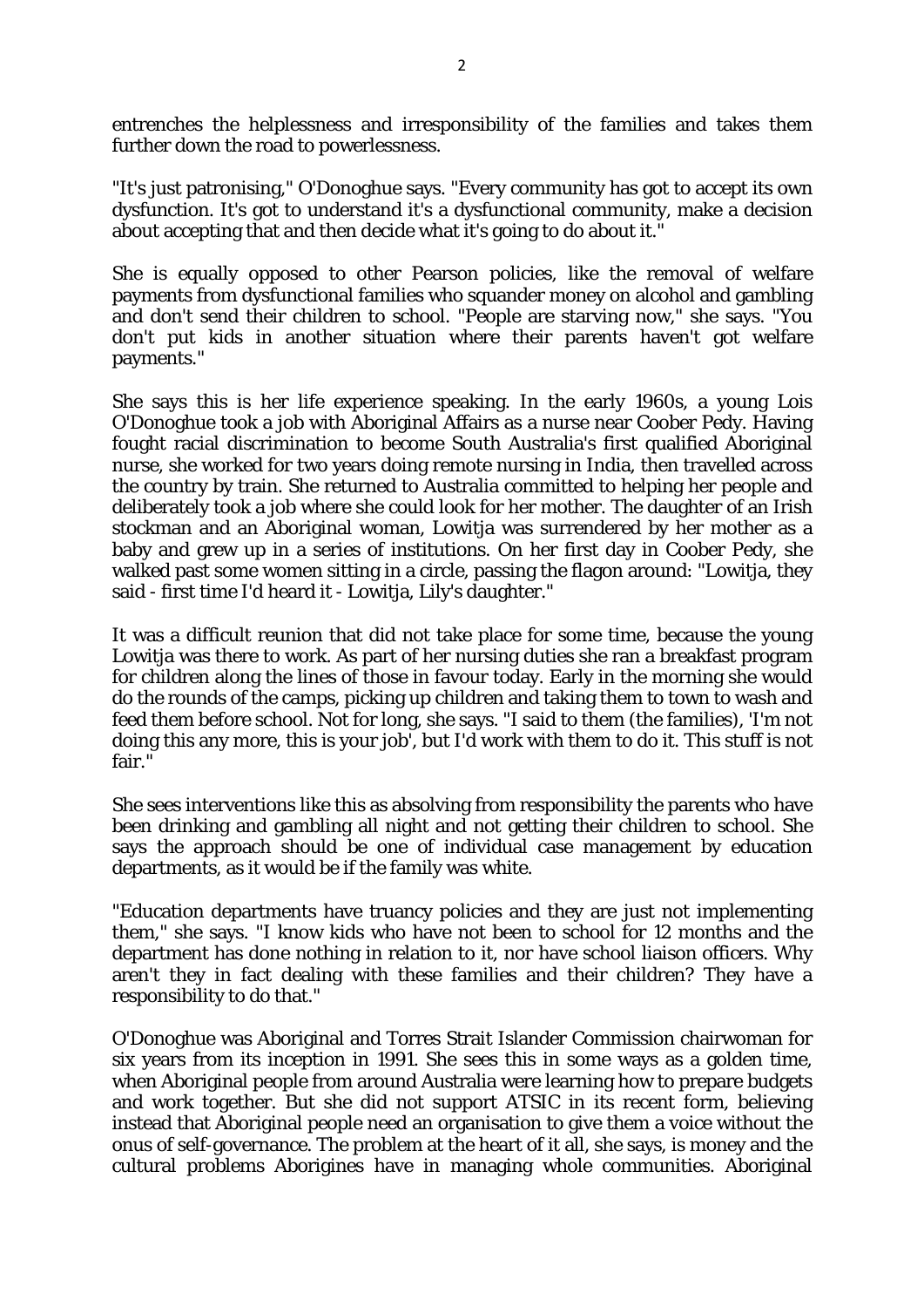people look after their own, she says. Giving financial control to people from this background who were not trained in administration was a disaster.

"Money - that was the root of the evil at ATSIC," she says. "It was always a hard job keeping people on the straight and narrow. Even on the board level it was just really hard work."

O'Donoghue was appointed last year, along with Baptist minister Tim Costello, to continue the interrupted work of the former unofficial administrator of the Anangu Pitjantjatjara Yankunytjatjara Lands, Bob Collins, who was seriously injured in a car accident. In her report, O'Donoghue recommended her lands - which suffered yet another suicide this week, one of a series of young deaths from either suicide or petrol sniffing - be placed in the care of World Vision, which Costello now heads. Part of the dysfunction was the bitter clan and family disputes that prevented services being passed down the line. O'Donoghue and Costello called for World Vision to be given the money and authority to build capacity on the lands, to go in as "the honest broker" and do what governments had never done.

After 24 years of self-governance, the lands are a sad mess because, O'Donoghue says, the Pitjantjatjara lands were handed over to people whose lives had been run for them by administrators or the church and who had no training or experience or ability to self-govern. The money was there, but there was no proper supervision of it. And it failed. "Then there are all these dirty old hippies that went up there, yes, they're still around and they initiated them all," O'Donoghue says angrily. "And the pedophiles."

O'Donoghue is furious with the Rann State Government, which she says has ignored her report. Meanwhile, the sorry business continues. Five girls from the area last year studied at the Wiltja Aboriginal study program at Adelaide's Woodville High School and completed year 12. All, she says, are back on the lands sniffing petrol.

She remains closely involved with her people. Last week she had talks with the teachers' union to try to understand what was going wrong with the education programs. In Adelaide she helps feed homeless people, many of whom are Aboriginal. They call her when fights break out, as they often do, between urban and remote-area Aborigines, who treat each other with hostility. "Well, I go down there and they listen to me, mostly," she says. "They cop it from me."

This is a critical time in Aboriginal politics and Aboriginal history. At the May Reconciliation Conference - leaving aside O'Donoghue's attack on the conference organisers for failing to tell her on the podium that Indigenous Affairs Minister Amanda Vanstone would be jumping the speakers' queue - Senator Vanstone talked about the break with the past. "We are at a point in history when Australia is embarking on a new conversation in indigenous affairs," Vanstone said. "It is a conversation based on an almost universal belief that the approach of the past 30 or more years has not delivered the results that we would have hoped for."

O'Donoghue wants the break with the past to happen in a way that will take her people forward. She wants a national forum to talk about what self-determination should mean, to distinguish between Aboriginal policy and Aboriginal governance.